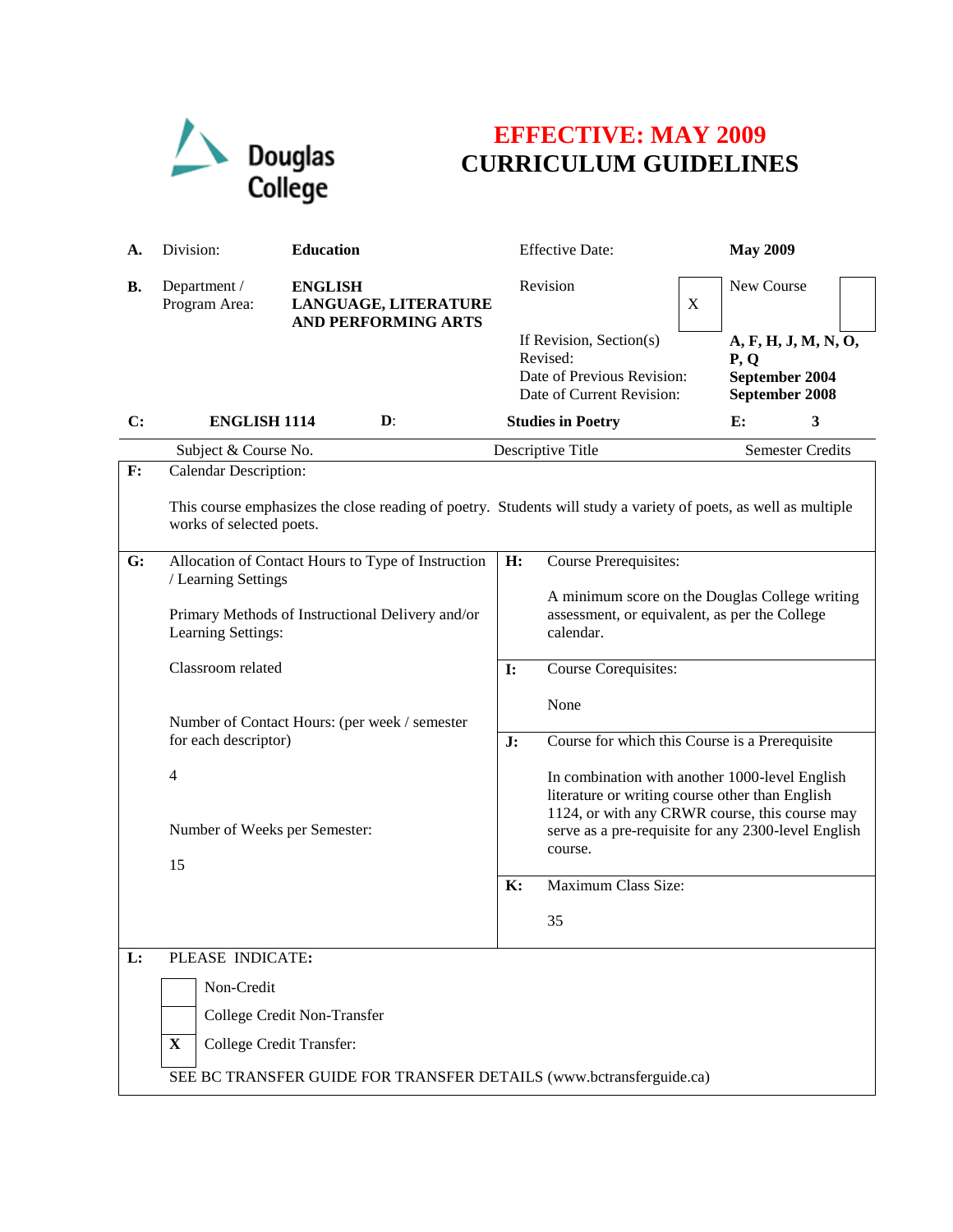| M: | Course Objectives / Learning Outcomes                                                                                                                                                                                                                                                                |  |  |  |  |
|----|------------------------------------------------------------------------------------------------------------------------------------------------------------------------------------------------------------------------------------------------------------------------------------------------------|--|--|--|--|
|    | Upon completion of any first-year English literature course, the successful student should be able to                                                                                                                                                                                                |  |  |  |  |
|    | 1.<br>read receptively and reflectively, with sensitivity to the subtleties of language;<br>recognize and understand literary devices;<br>2.                                                                                                                                                         |  |  |  |  |
|    | practice writing as a process involving pre-writing, drafting, revising and editing;<br>3.<br>write an essay of literary criticism that develops an interpretive thesis supported by appropriate and<br>4.<br>correctly cited evidence; and                                                          |  |  |  |  |
|    | give and receive constructive criticism on written work.<br>5.                                                                                                                                                                                                                                       |  |  |  |  |
|    | Upon completion of English 1114, the successful student should also be able to recognize and understand                                                                                                                                                                                              |  |  |  |  |
|    | common poetic forms, such as the ballad or sonnet;<br>1.<br>emotional tone, including irony;<br>2.                                                                                                                                                                                                   |  |  |  |  |
|    | figurative language, such as metaphor and symbolism;<br>3.                                                                                                                                                                                                                                           |  |  |  |  |
|    | diction, including the differences between denotative and connotative meaning;<br>4.                                                                                                                                                                                                                 |  |  |  |  |
|    | prosody, including sentence rhythms, metre and rhyme;<br>5.<br>sentence level details of grammar and syntax;<br>6.                                                                                                                                                                                   |  |  |  |  |
|    | the difference between poet and speaker; and<br>7.                                                                                                                                                                                                                                                   |  |  |  |  |
|    | 8.<br>literary allusions.                                                                                                                                                                                                                                                                            |  |  |  |  |
| N  | <b>Course Content:</b>                                                                                                                                                                                                                                                                               |  |  |  |  |
|    | All first-year English literature courses share the following features:                                                                                                                                                                                                                              |  |  |  |  |
|    | Students are instructed in the writing of critical essays on literary subjects.<br>1.                                                                                                                                                                                                                |  |  |  |  |
|    | Students are taught to recognize and understand a variety of literary devices and textual<br>2.<br>elements, such as metaphor, symbolism, distinctions between author and narrator/narrating<br>persona, and issues of language and of structure, as appropriate to the genres and texts<br>studied. |  |  |  |  |
|    | Readings and topics vary among sections of the same course, according to each instructor's<br>3.<br>selection; however, all course materials are consistent with the objectives/outcomes stated in<br>section "M." A sample reading list is provided in section "P."                                 |  |  |  |  |
|    | In English 1114, students will focus on detailed analysis of poems. The works studied may include poems<br>from diverse cultures, contexts and traditions, as well as from non-traditional sources, such as song lyrics or<br>spoken word.                                                           |  |  |  |  |
|    | Methods of Instruction                                                                                                                                                                                                                                                                               |  |  |  |  |
|    | Some or all of the following methods will be used:<br>Lecture/discussion<br>1.                                                                                                                                                                                                                       |  |  |  |  |
|    |                                                                                                                                                                                                                                                                                                      |  |  |  |  |
|    | 2.<br>Group work                                                                                                                                                                                                                                                                                     |  |  |  |  |
|    | 3.<br>Peer editing                                                                                                                                                                                                                                                                                   |  |  |  |  |
|    | Instructor feedback on students' work<br>4.                                                                                                                                                                                                                                                          |  |  |  |  |
|    | Individual consultation<br>5.                                                                                                                                                                                                                                                                        |  |  |  |  |
| P: | Textbooks and Materials to be Purchased by Students                                                                                                                                                                                                                                                  |  |  |  |  |
|    | Sample reading list:                                                                                                                                                                                                                                                                                 |  |  |  |  |
|    | Selections from an anthology such as The Broadview Anthology of Poetry                                                                                                                                                                                                                               |  |  |  |  |

A coursepack with additional readings